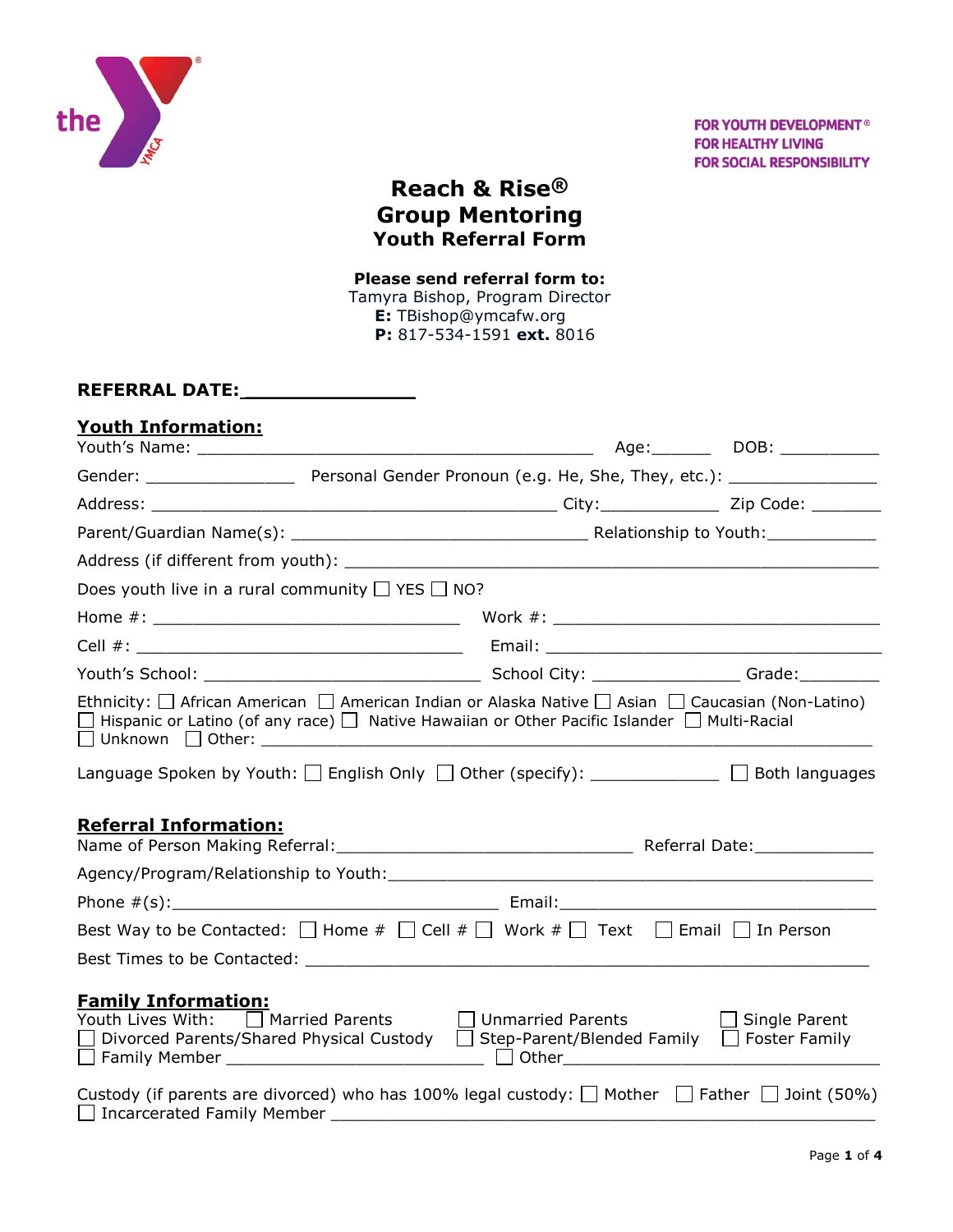| reopie Touth Filliantly Lives With.                                                              |                                        |     |                   |  |
|--------------------------------------------------------------------------------------------------|----------------------------------------|-----|-------------------|--|
| Name                                                                                             | Relationship to Youth                  | Age | Work / Cell Phone |  |
|                                                                                                  |                                        |     |                   |  |
|                                                                                                  |                                        |     |                   |  |
|                                                                                                  |                                        |     |                   |  |
|                                                                                                  |                                        |     |                   |  |
|                                                                                                  |                                        |     |                   |  |
| Significant Others Not Living in Household:                                                      |                                        |     |                   |  |
| Name                                                                                             | <b>Example 1 Relationship to Youth</b> | Age | Work / Cell Phone |  |
|                                                                                                  |                                        |     |                   |  |
|                                                                                                  |                                        |     |                   |  |
|                                                                                                  |                                        |     |                   |  |
|                                                                                                  |                                        |     |                   |  |
|                                                                                                  |                                        |     |                   |  |
|                                                                                                  |                                        |     |                   |  |
| Language Spoken By Parent: $\Box$ English Only $\Box$ Other (specify) $\Box$ Both languages      |                                        |     |                   |  |
|                                                                                                  |                                        |     |                   |  |
|                                                                                                  |                                        |     |                   |  |
|                                                                                                  |                                        |     |                   |  |
|                                                                                                  |                                        |     |                   |  |
| Has a Child Protective Referral ever been made? $\Box$ YES $\Box$ NO (if yes, add details below) |                                        |     |                   |  |
|                                                                                                  |                                        |     |                   |  |
| <b>REFERRAL INFORMATION:</b>                                                                     |                                        |     |                   |  |
| Reason(s) for Referral: (check all that apply and provide example(s))                            |                                        |     |                   |  |
|                                                                                                  |                                        |     |                   |  |
|                                                                                                  |                                        |     |                   |  |
|                                                                                                  |                                        |     |                   |  |
|                                                                                                  |                                        |     |                   |  |

People Youth Primarily Lives With:

Describe the reason(s) for the referral to the group mentoring program. Any recent changes with the youth noticed? Any recent changes with youth's family or living situation? Any specific challenges or difficulties? If so, what and when did they begin?

What are some goals you think would be good for the youth? What could improve the youth's life?

Has this referral been discussed with the youth & parent/guardian? (If made by someone other than parent/guardian).  $\Box$  YES  $\Box$  NO If yes, when? What was their response/are they interested in having the youth participate in group mentoring?

What are the days and/or times youth is available to meet weekly with a group?

Describe youth's personality and how they usually act in a group setting.

Peer Relationships: How does youth relate to peers? Any significant relationships? Any difficulties getting along well with peers? Any specific age groups youth relates best with?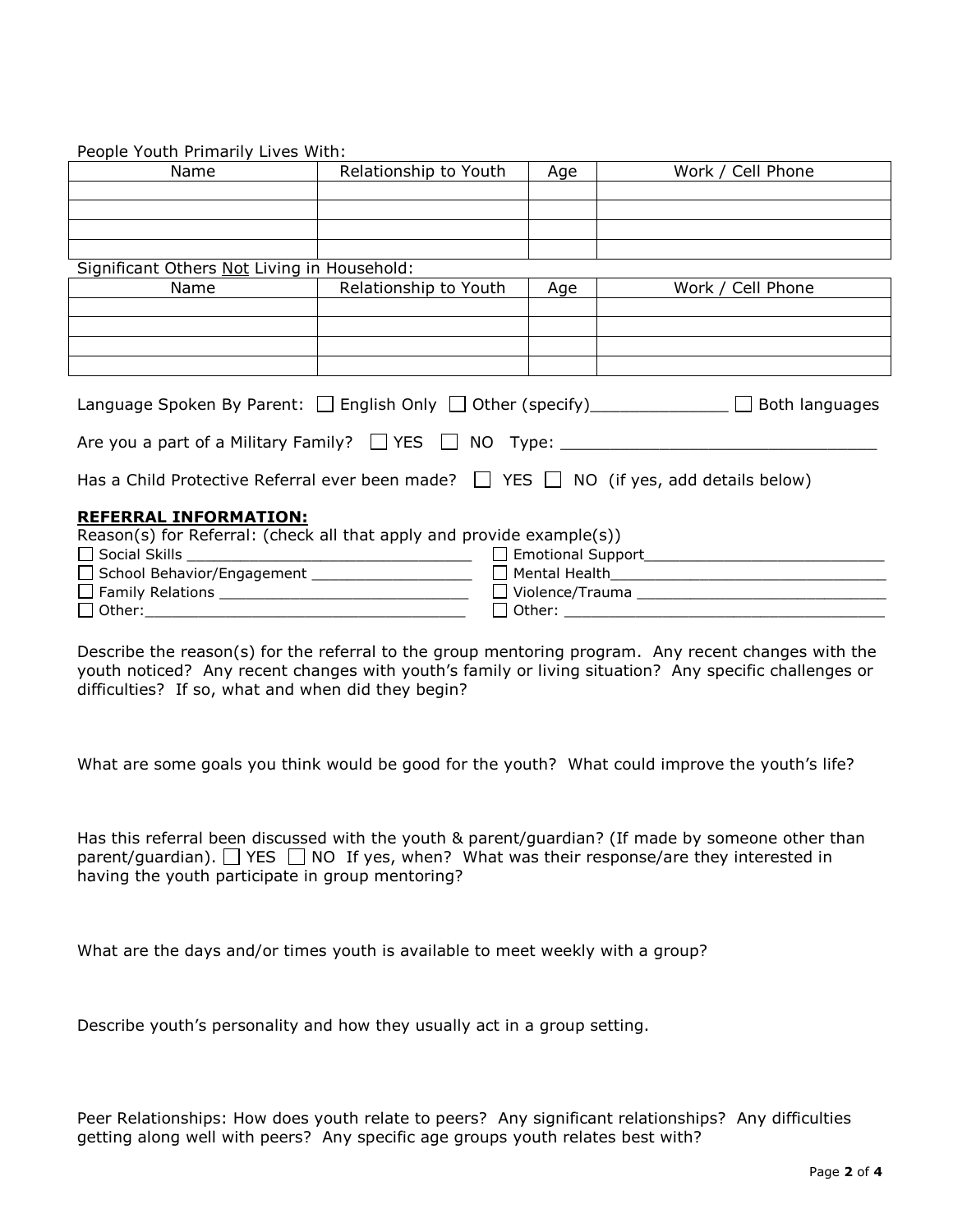Would the youth benefit from a mix gender group with mix gender mentor facilitators or from a group with same gender group and same gender mentor facilitators?

Is youth &/or parent/guardian open to being matched with a mentor of any age, race/ethnicity, gender, sexual orientation, special needs, religious beliefs, political affiliation, socioeconomic background, or geographic location, etc.  $\Box$  YES  $\Box$  NO? If No, explain:

| School Information: What do the teachers say about the youth? How are grades? Any behavior               |
|----------------------------------------------------------------------------------------------------------|
| challenges $\Box$ Yes $\Box$ No? Does youth receive special education services $\Box$ Yes $\Box$ No?     |
| Have there been any SST Meetings $\Box$ Yes $\Box$ No? Does youth have an $\Box$ IEP or $\Box$ 504 Plan? |
| Does youth have any special needs, but not receiving special education services $\Box$ Yes $\Box$ No?    |

Family History: Any changes/stressors for youth/family (moves, deaths, births, remarriage, separations/divorces, witness any accidents, trauma, domestic violence, etc.)? Who does youth primarily live with? Any specific custody/visitation arrangements if parents are divorced/separated? Who is most actively involved with the youth? What are relationships between family members like?

Are there any specific cultural issues for youth/family that would be helpful to know?

| Any serious current medical conditions, illnesses, injuries, surgeries, hospitalizations, ongoing |  |  |  |
|---------------------------------------------------------------------------------------------------|--|--|--|
| treatment, etc. for youth or family? $\Box$ YES $\Box$ NO If yes, what kind?                      |  |  |  |

| Any history of substance use/abuse in family or with youth? $\Box$ YES $\Box$ NO If yes, what kind? With |  |
|----------------------------------------------------------------------------------------------------------|--|
| what frequency?                                                                                          |  |

| Any history of youth or family members with suicidal thinking or suicide attempts? $\Box$ YES $\Box$ NO |  |
|---------------------------------------------------------------------------------------------------------|--|
| Any history of self-harm? $\Box$ YES $\Box$ NO? If yes, when?                                           |  |

| Any arrests, convictions, encounters for the youth or family members with the law? $\Box$ YES $\Box$ NO |
|---------------------------------------------------------------------------------------------------------|
| If yes, when & what happened? Any Probation Officers worked with the youth? $\Box$ YES $\Box$ NO        |
| If yes, when and is it ongoing?                                                                         |

| Any Child Protective Services &/or Police involvement with the youth and/or family regarding youth's      |  |
|-----------------------------------------------------------------------------------------------------------|--|
| safety (e.g. physical, verbal/emotional, sexual, neglect, etc.)? $\Box$ YES $\Box$ NO If yes, when & why? |  |